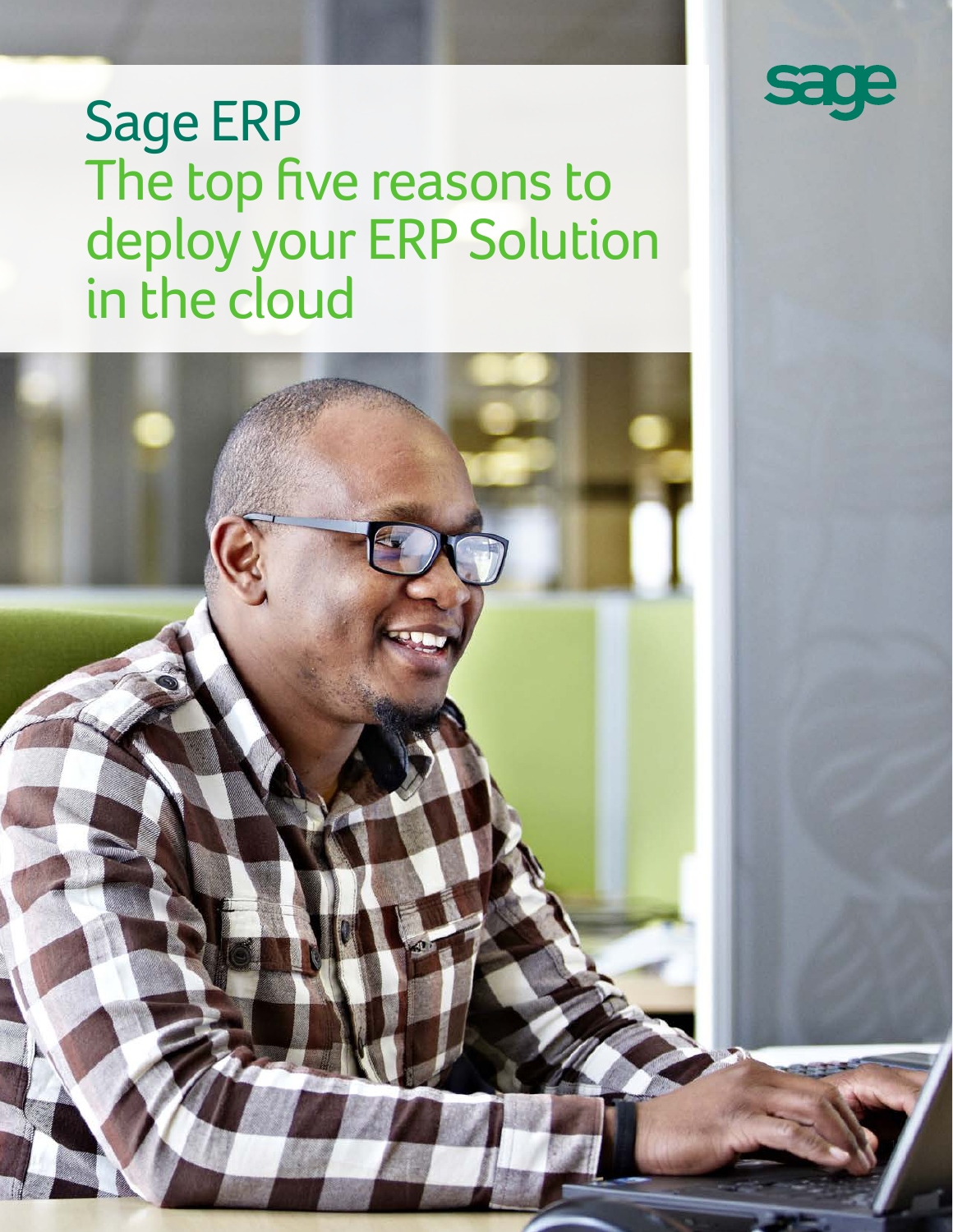## . . . . . . . . . . . . . . . . . Table of contents

| <b>Executive summary</b>                                                 | 3 |
|--------------------------------------------------------------------------|---|
| Are you outgrowing your business solution?                               | 3 |
| <b>SMBs want ERP</b>                                                     | 3 |
| Budget and IT resource constraints                                       | 4 |
| SMBs turn to the cloud                                                   | 4 |
| What is cloud computing?                                                 | 5 |
| Top five benefits of ERP in the cloud                                    | 5 |
| Improved cash flow, minimal start-up fees and a low monthly subscription | 5 |
| Finance and operations have anytime, anywhere access                     | 6 |
| Systems are always up to date so you can be 100% compliant               | 6 |
| Get started quickly and easily                                           | 6 |
| Peace of mind through built-in data backups and disaster recovery plans  |   |
| Conclusion                                                               |   |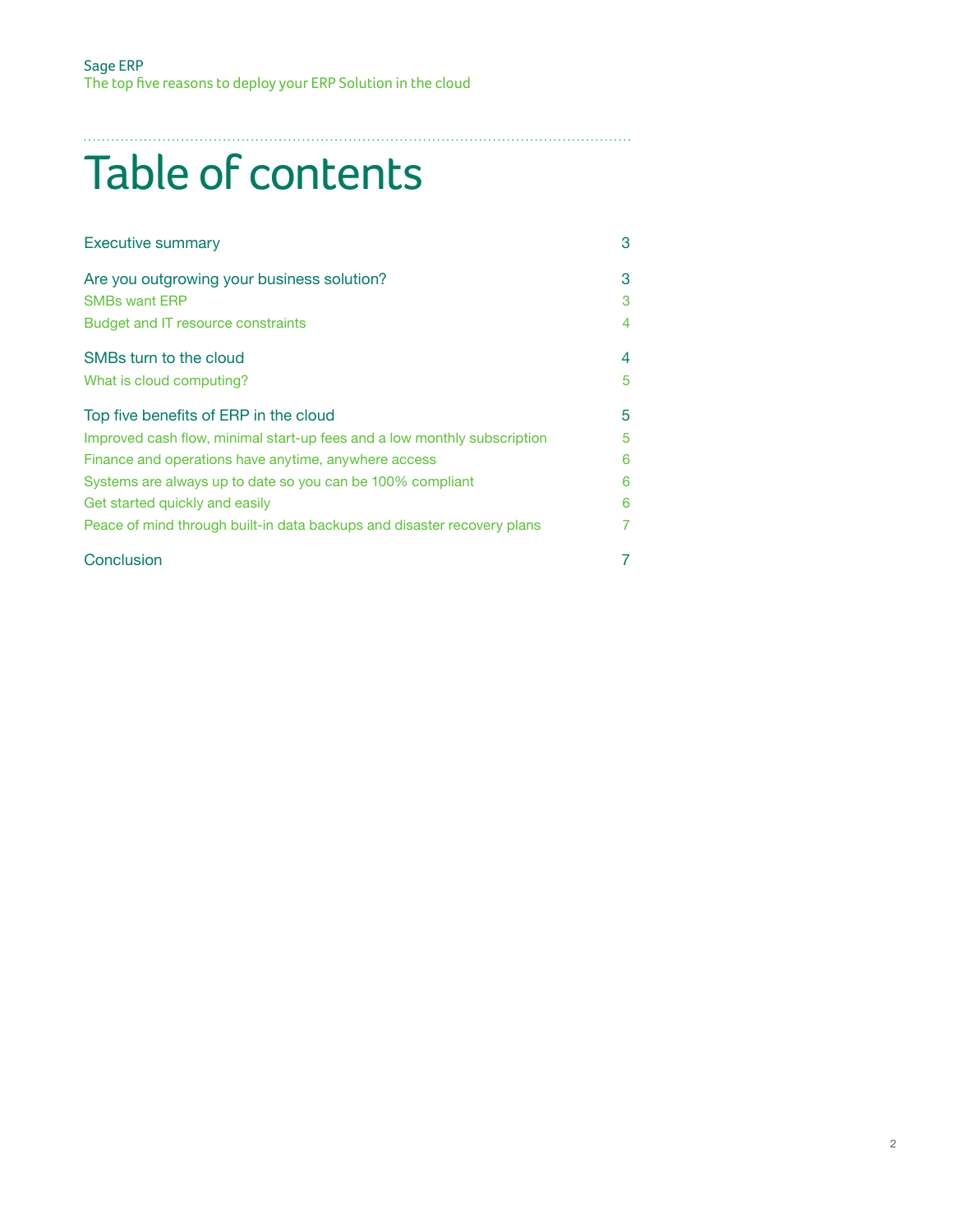## **Executive summary**

Many small- to medium-sized businesses (SMBs) recognize the need to upgrade to an integrated enterprise resource planning (ERP) solution to better manage their growth and make data-based strategic decisions in real time. Unfortunately, high initial costs, insufficient IT resources, and a host of other barriers often put these solutions out of reach for many of these companies. Today, however, the cloud deployment model offers an easy and cost-effective way for SMBs to move to a robust ERP system. Cloud deployment allows them to easily add users and functionality when needed so they can grow efficiently and profitably.

This white paper describes five of the most important benefits SMBs achieve from moving to the cloud:

- Improved cash flow due to minimal start-up fees and a low monthly subscription
- Anytime, anywhere access for finance, operations, and other stakeholders
- Continuously updated systems that enable 100% compliance
- Ease and speed of getting started
- Peace of mind through built-in data backups and disaster recovery plans

## **Are you outgrowing your business solution?**

Like larger companies, SMBs need business solutions to help manage day-to-day operations, understand their financial data, and give customers a consistently positive experience. Nonetheless, many SMBs are using spreadsheets or QuickBooks to try to perform these functions, despite the growing complexities of their companies. Research indicates that over 40 percent of SMBs have outgrown their current business management solutions, and 79% of SMBs still rely on manual Excel file uploads or custom code for integration, instead of using modern integration solutions or preintegrated solutions<sup>1</sup>.

The use of outdated business solutions leads to numerous challenges. For example, legacy solutions may be unable to handle expanding numbers of users. With data volumes growing by 56 percent year over year, companies are challenged to manage and use this data effectively. Financial systems may not support the latest tax laws. And legacy systems may not permit growth into other countries because they're unable to handle additional languages or currencies. As a result, many companies find themselves at increased risk for huge inefficiencies, noncompliance, and missed opportunities.

## **SMBs want ERP**

Many SMBs are looking to upgrade to an ERP system that delivers a full business management solution. These solutions include all the functionality SMBs need to effectively manage their growth and make better decisions. Today's ERP solutions help 40 percent of SMBs have outgrown their current business management solution.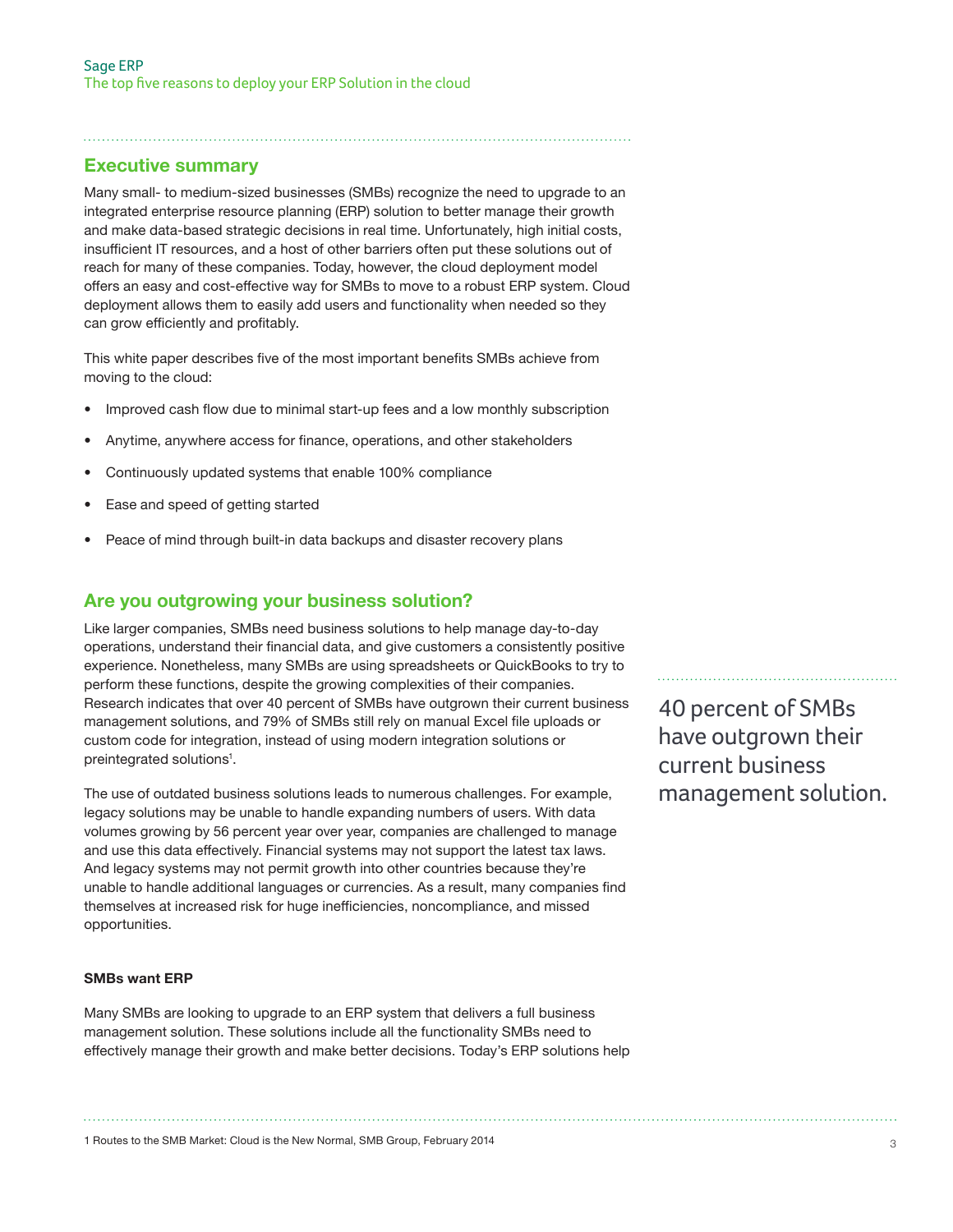keep financial, distribution, payroll and other processes running smoothly. They seamlessly track business resources, such as cash, orders, and inventory. They provide insight and intelligence to help companies successfully adapt to fluid business environments. Importantly, they ensure compliance with regulatory requirements.

Thus, it's not surprising that a recent Aberdeen Group survey found that SMBs are increasingly adopting ERP software. 43 percent are doing so to save money, 38 percent to manage growth, and 30 percent to improve decision making. $2$ 



43 percent of SMBs are adopting ERP software to save money; 38 percent are trying to manage growth.

## **Budget and IT resource constraints**

Still, many SMBs are hampered from adopting a full-fledged integrated ERP solution due to budget and staff limitations. Many SMBs can't afford to upgrade to the latest ERP systems due to high initial costs for the data center, software licenses, equipment, and IT staff. SMBs also have fewer IT staff than larger companies. SMBs of 50 to 100 employees may have only one full-time or part-time person—typically an IT generalist—to support complex IT resources and multiple users.

## **SMBs turn to the cloud**

For the reasons outlined above, SMBs that previously ran their business on a smaller accounting or business solution that was limiting their ability to grow efficiently and profitably are increasingly moving to cloud-based ERP solutions. These solutions allow SMBs to move to a flexible ERP system at an accessible price and add users and functionality as needed without worrying about installation, configuration, and the need to support additional hardware and software. Some ERP vendors also give SMBs the capability to move to an on-premises system seamlessly if and when business requirements change. Indeed, 61 percent of SMBs who responded to a recent survey are using cloud-based solutions today while 5 percent more plan to add cloud services in the next six months. SMB spending on cloud solutions is expected to grow by almost 20 percent over the next five years, with three in ten medium-sized firms adopting public cloud solutions.<sup>3</sup>

2 "ERP and the Small Business", Nick Castellina, The Aberdeen Group, January 2013

3 http://www.forbes.com/sites/louiscolumbus/2013/07/30/roundup-of-small-medium-business-cloud

computing-forecasts-and-market-estimates-2013/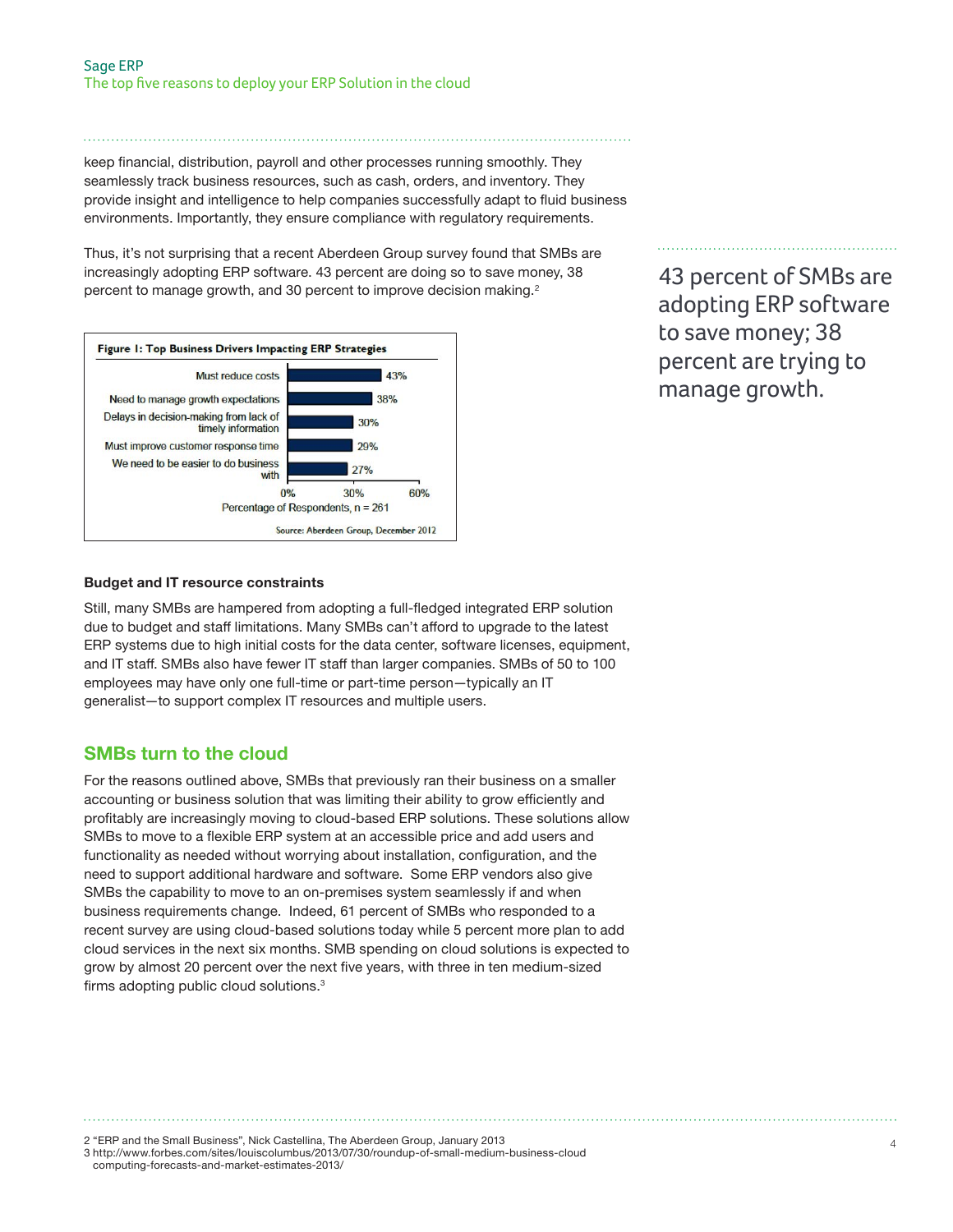## **What is cloud computing?**

The cloud is a method of delivering software to end users over the Internet. In the case of ERP solutions, the cloud holds the underlying technologies and operations for the user, giving them easy and secure access to ERP resources as a service rather than as a product.

Cloud services are multitenant, which means that cloud providers connect different companies on the same software and servers—with security solutions keeping each company's information separate and private. Cloud services can run thousands of customers on a single instance of the database and application software. By optimizing their solutions in this shared environment, cloud service providers can achieve efficiencies throughout the solution lifecycle. Resources can also be easily scaled up and down according to customer demand.

## **Top five benefits of ERP in the Cloud**

By leveraging cloud solutions, SMBs can access technologies that they would otherwise need sophisticated IT support to obtain. SMBs no longer have to worry about the details of installing and running infrastructures or sophisticated software packages and can simply contract for these offerings as services. The following are the key benefits SMBs can achieve by employing a cloud solution to migrate to a full featured, integrated ERP solution.

#### **Improved cash flow, minimal start-up fees and a low monthly subscription**

A cloud-based ERP system does not require an up-front investment. All aspects of cloud ERP implementation, maintenance, and software updating are the responsibility of the vendor, which eliminates cost and effort. As noted, this makes ERP cloud services especially advantageous to smaller businesses, those on tight budgets, and companies with limited IT resources.

Since cloud-based ERP systems are offered on a monthly subscription basis, there are no unexpected costs. Customers know exactly what their fee will be each month.

Also, many vendors of cloud-based ERP solutions charge for consumption on a variable pay-as-you-go basis. This means customers pay for just the services they need. Previously, companies often didn't know or couldn't predict what type of volume they might see in a given business cycle. As a result, they purchased either inadequate solutions or solutions that were too powerful for their needs. With cloud services, customers can purchase just the services they need now and then easily add new services or add new users when necessary. For instance, with Sage 300 Online, Sage allows SMBs to make an initial purchasing decision with the added confidence that the initial choices they make are not locked in place. Instead, when their businesses or market circumstances change, SMBs can add users and specialized features to Sage 300 Online almost instantly.

All aspects of cloud ERP implementation, maintenance, and software updating are the responsibility of the vendor.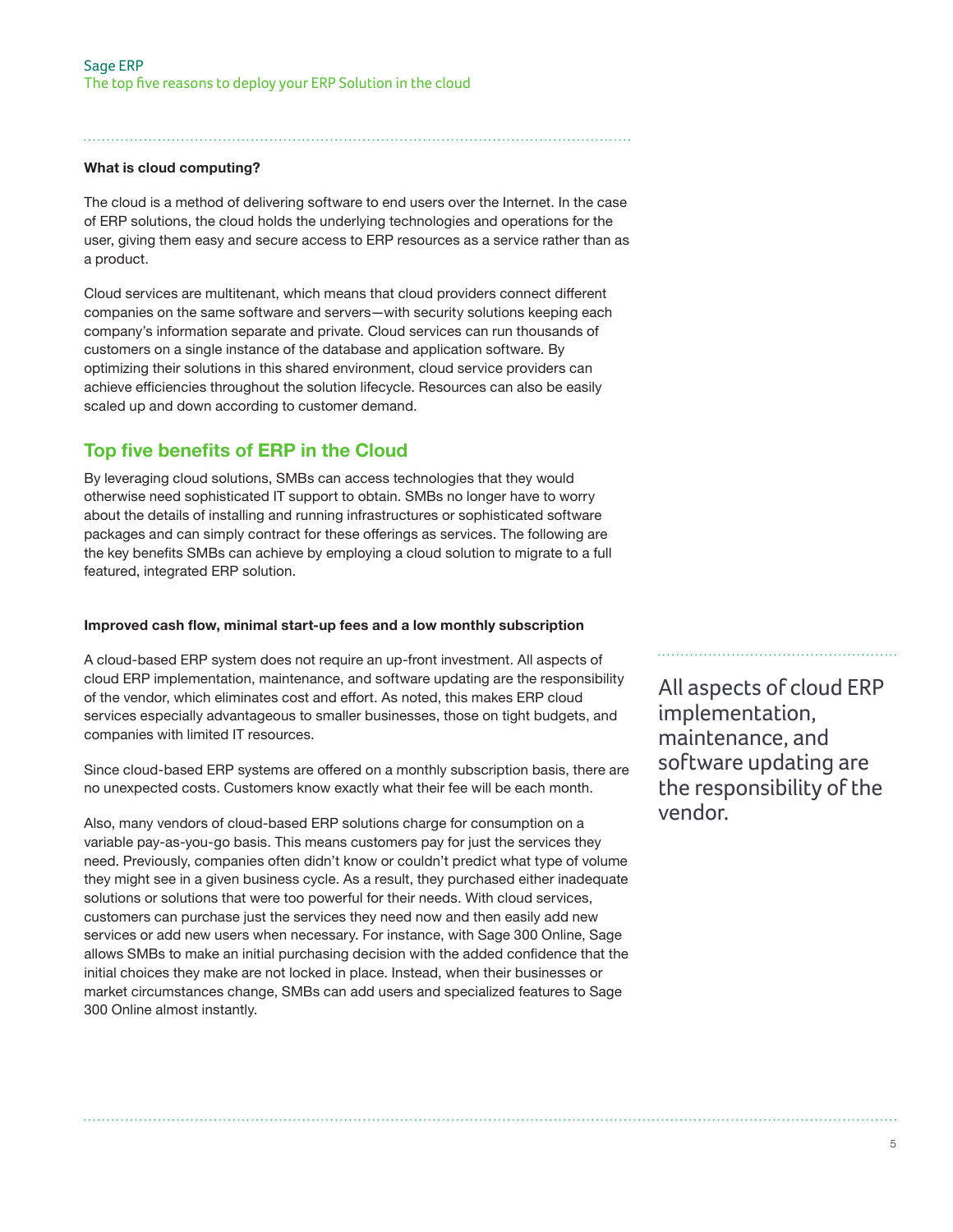#### **Finance and operations have anytime, anywhere access**

Moving a business system to the cloud immediately makes it available to employees and users who need it. Any authenticated users who can get onto the Internet can take advantage of the system. Cloud systems allow mobile employees, customers, vendors, and trusted partners to view critical business information using only a browser.

A fully integrated ERP suite gathers data from different warehouses, sales orders, web stores, and retail outlets to give SMBs a single up-to-date view of their business. The cloud gives users access to all of this data and reports in real time and from anywhere.

Significantly, the cloud encourages instant and comprehensive collaboration among employees and teams working on specific projects. Users stay in sync in real time with all members of a team by looking at the most current and recently updated versions. Whether they're working on a project, document, or file, everyone is always on the same page. Team members can be scattered around the globe and still collaborate effectively. Multicurrency and multilanguage capabilities even enable them to work in their own language using their own currency.

#### **Systems are always up to date so you can be 100% compliant**

With cloud-based ERP systems, vendors upgrade customers automatically with every new product release. The customers thus always have access to the latest technological improvements that will help them do their best work.

Additionally, the cloud deployment option allows ERP vendors to upgrade their products faster. To understand what that means, consumers can consider the cloud applications they use now in their everyday lives. Those consumer applications are revised frequently in response to customer feedback—that's why it's not unusual to get monthly updates to iPhone apps. Organizations expect the same responsiveness for their business applications and the nature of the cloud allows vendors to follow through rapidly.

And, because cloud-based systems are upgraded continually, ERP vendors can keep their solutions up to date with the latest financial and accounting regulations. For example, SMBs are always in regulatory compliance using the latest version of Sage 300 Online because Sage takes care of the updates for them as soon as new rules go into effect. In contrast, when customers use spreadsheets, the responsibility for keeping up with changing regulations and entering them into their systems is entirely on their shoulders.

#### **Get started quickly and easily**

With cloud-based ERP solutions, customers no longer need to install, maintain, and manage their own hardware and software. The cloud services provider does all that for them. This opens up office space, eliminates maintenance costs, and reduces electricity use.

Data from a fully integrated ERP suite gives SMBs a single up-to-date view of their business.

SMBs are always in regulatory compliance using the latest version of Sage 300 Online.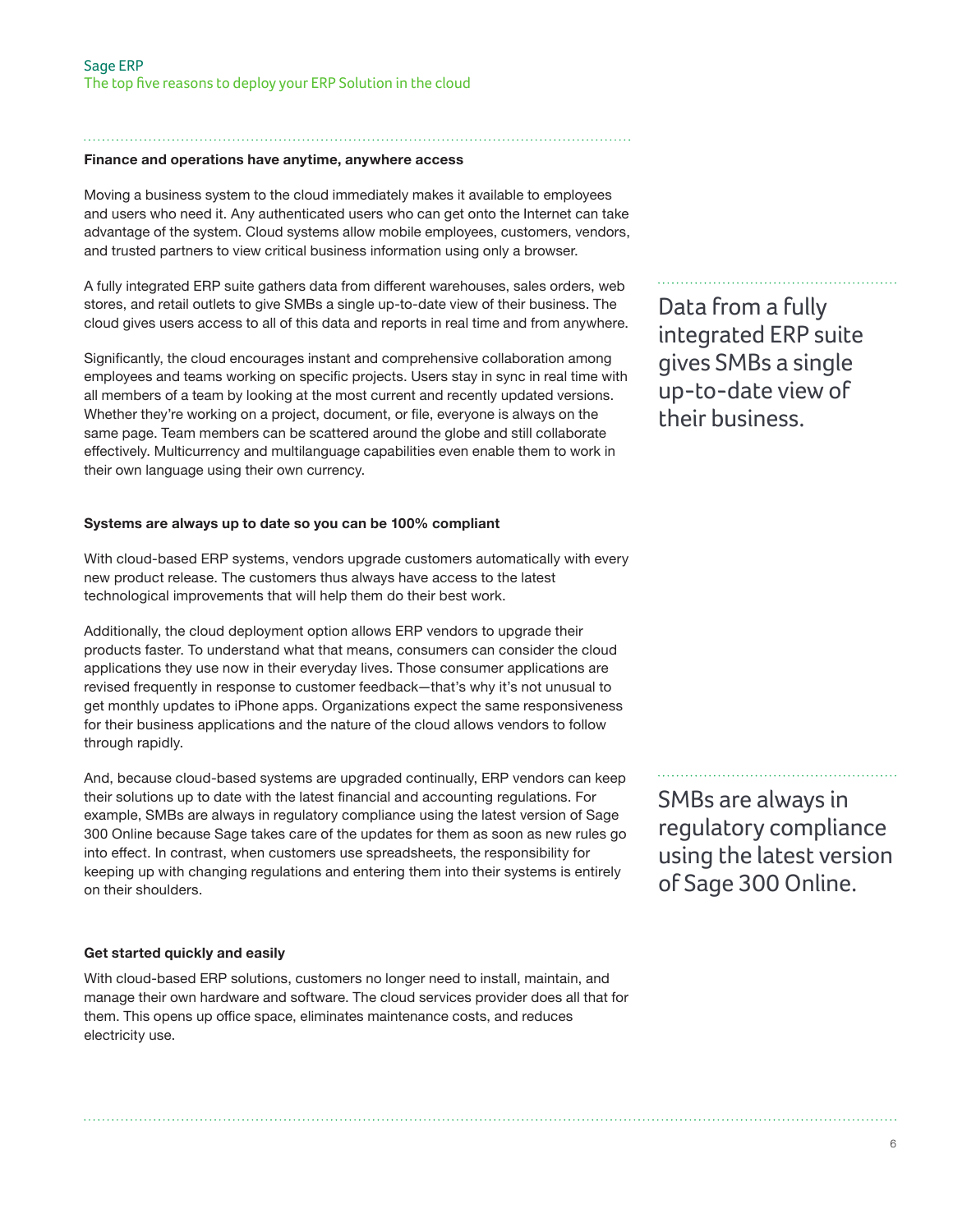For companies new to cloud-based ERP deployment models, the solution can be implemented with remarkable speed. Because the vendor performs the management and setup, the customer does not have to install the solution. The vendor or its business partners will also configure the solution for the customer. This results in a faster and much simpler setup process that ultimately leads to faster ROI. For example, SMBs can get started running Sage 300 Online, a business management system that includes very strong financial, business intelligence, and operational functionality in just a few hours or days, rather than months.

#### **Peace of mind through built-in data backups and disaster recovery plans**

When the ERP vendor incorporates data backups and disaster recovery plans into its services, it takes on the entire infrastructure and IT staff needed to implement and maintain it. Thus, having disaster recovery performed by the ERP provider reduces the need for data center space, IT infrastructure, and IT resources, which leads to significant cost reductions. This gives smaller companies disaster recovery options that were previously available only to larger enterprises.

Furthermore, cloud-based ERP vendors can provide service level agreements that guarantee high levels of availability (as much as 99.5% availability). They can perform daily backups so that customers can restore data in case of a disaster and roll back their systems to the moment right before the system outage occurred, preserving data continuity. Also, they can maintain backed-up data for up to seven years to ensure compliance with the most stringent regulations regarding backup. Obviously, the presence and proper implementation of data backups and disaster recovery plans provide cloud-based ERP customers with a valuable sense of confidence.

## **Conclusion**

Turning to cloud-based ERP solutions is a simple and cost-effective way for SMBs to migrate from the antiquated business solutions that are holding them back and gain access to modern ERP capabilities that will help their businesses continue growing. Minimal start-up fees and low monthly subscriptions remove impediments to initial deployment and improve cash flow. Systems can update centrally, enabling 100 percent compliance with tax and financial requirements and the almost immediate implementation of system improvements. SMBs can get up and running on their new system quickly, easily, and inexpensively—without the need to manage complex servers. Stakeholders both within and outside the organization gain anytime, anywhere access. And the organization has peace of mind knowing that data backup and recovery capabilities once available only to large companies are in place.

Based upon all of the advantages discussed above, the trend toward SMB's adopting ERP business management solutions through the cloud will undoubtedly accelerate.

SMBs can get started running Sage 300 Online in just a few hours or days.

Sage 300 Online gives smaller companies disaster recovery options that were previously available only to larger enterprises.